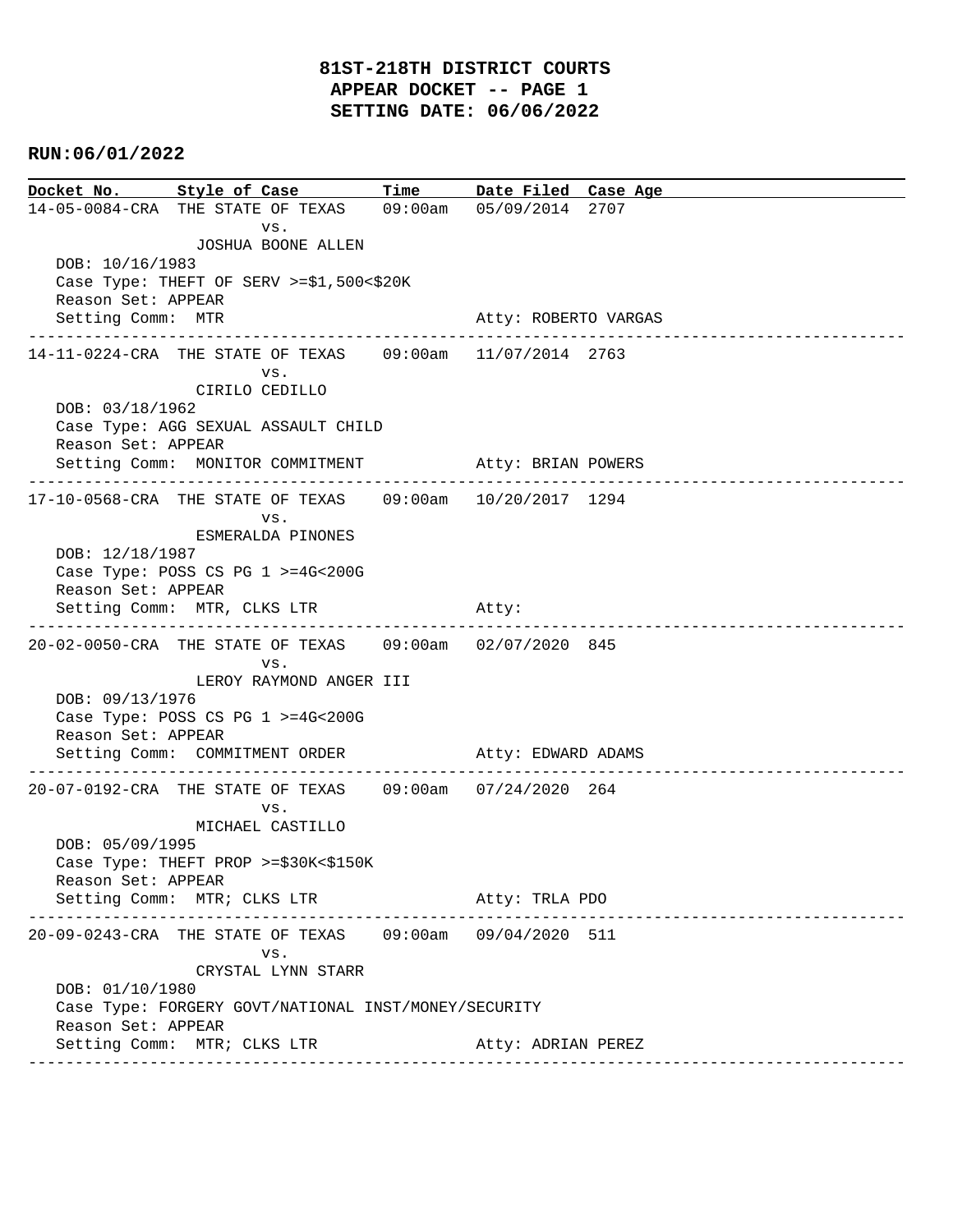# **81ST-218TH DISTRICT COURTS APPEAR DOCKET -- PAGE 2 SETTING DATE: 06/06/2022**

## **RUN:06/01/2022**

**Docket No. Style of Case Time Date Filed Case Age**  20-12-0352-CRA THE STATE OF TEXAS 09:00am 12/04/2020 249 vs. HECTOR LOPEZ DOB: 04/20/1980 Case Type: ASSAULT FAM/HOUSE MEM IMPEDE BREATH/CIRCULAT Reason Set: APPEAR Setting Comm: MTR **Atty: ROY BARRERA**, JR. ---------------------------------------------------------------------------------------------- 21-01-0021-CRA THE STATE OF TEXAS 09:00am 01/06/2021 511 vs. CHRISTOPHER RICARDO AMADOR DOB: Case Type: PROH SUBSTANCE/ITEM IN CORR/CIV COM FACILITY Reason Set: APPEAR Setting Comm: PTD VIOLATION Atty: DOUGLAS DANIEL ---------------------------------------------------------------------------------------------- 21-02-0070-CRA THE STATE OF TEXAS 09:00am 02/08/2021 478 vs. HENRY NEAL YON DOB: 03/12/1986 Case Type: POSS CS PG 1 <1G Reason Set: APPEAR Setting Comm: TO PLEA Atty: EDWARD ADAMS ---------------------------------------------------------------------------------------------- 21-03-0130-CRA THE STATE OF TEXAS 09:00am 03/05/2021 355 vs. MICHAEL SHERIFF ANDERSON DOB: 01/17/1981 Case Type: POSS CS PG 1 >=4G<200G Reason Set: APPEAR Setting Comm: MTR Atty: ADRIAN PEREZ ---------------------------------------------------------------------------------------------- 21-03-0131-CRA THE STATE OF TEXAS 09:00am 03/05/2021 306 vs. SARAH LOUIES TIJERINA DOB: 02/02/1991 Case Type: POSS CS PG 1 <1G Reason Set: APPEAR Setting Comm: MTR; CLKS LTR Atty: ---------------------------------------------------------------------------------------------- 21-03-0144-CRA THE STATE OF TEXAS 09:00am 03/05/2021 453 vs. CIPRIANO CORNELIO SANCHEZ DOB: 02/12/1990 Case Type: UNAUTH USE OF VEHICLE Reason Set: APPEAR Setting Comm: TO PLEA Atty: ABEL CAVADA ----------------------------------------------------------------------------------------------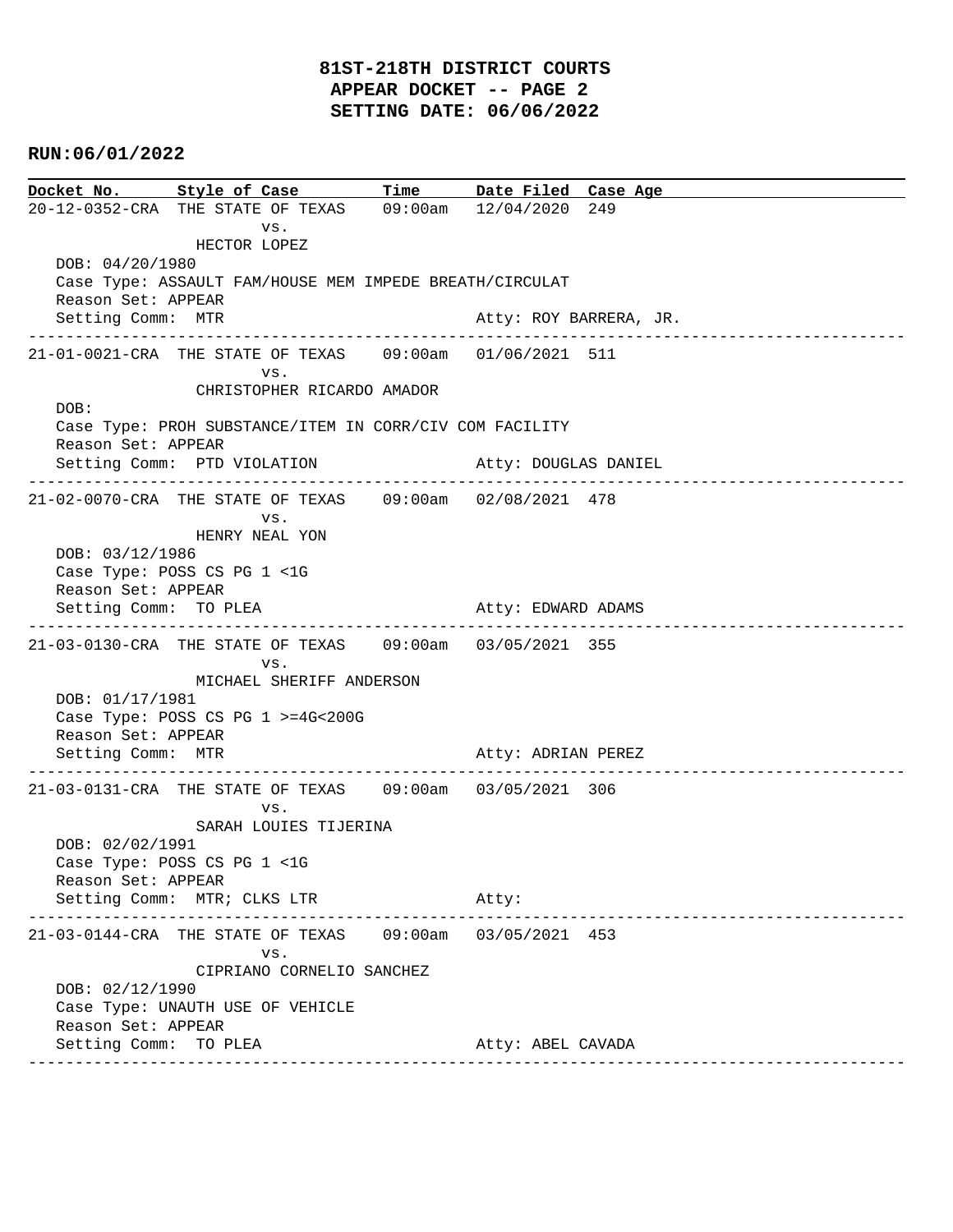## **RUN:06/01/2022**

**Docket No. Style of Case Time Date Filed Case Age**  21-08-0345-CRA THE STATE OF TEXAS 09:00am 08/20/2021 285 vs. JORDAN CABALLERO DOB: 12/23/2002 Case Type: POSS CS PG 2 >= 4G<400G Reason Set: APPEAR Setting Comm: PTD VIOLATION 61 Atty: TRLA PDO ---------------------------------------------------------------------------------------------- 21-08-0356-CRA THE STATE OF TEXAS 09:00am 08/20/2021 285 vs. MELISSA DAWN RAMEY DOB: 12/18/1976 Case Type: POSS CS PG 2 >= 1G<4G Reason Set: APPEAR Setting Comm: NEEDS DATES (FTA 3/14) Atty: TRLA PDO ---------------------------------------------------------------------------------------------- 21-10-0398-CRA THE STATE OF TEXAS 09:00am 10/01/2021 243 vs. PEARL ANN ZAMORA DOB: 08/03/1991 Case Type: CREDIT CARD OR DEBIT CARD ABUSE Reason Set: APPEAR Setting Comm: NEEDS DATES (FTA 1/6), CLKS LTAtty: TRLA PDO ---------------------------------------------------------------------------------------------- 21-11-0451-CRA THE STATE OF TEXAS 09:00am 11/05/2021 208 vs. HEATHER MARIE MORGAN DOB: 09/19/1975 Case Type: HINDER APPREHENSION OR PROSECUTION KNOWN FELON Reason Set: APPEAR Setting Comm: MOTION TO REDUCE Atty: JASON NITZ ---------------------------------------------------------------------------------------------- 21-12-0458-CRA THE STATE OF TEXAS 09:00am 12/10/2021 173 vs. JON LEWELLYN HAYDEN DOB: 08/24/1979 Case Type: STALKING Reason Set: APPEAR Setting Comm: COMMITMENT ORDER Atty: TRLA PDO ---------------------------------------------------------------------------------------------- 21-12-0471-CRA THE STATE OF TEXAS 09:00am 12/10/2021 173 vs. AUSTIN HERNANDEZ DOB: 01/04/1996 Case Type: UNL POSS FIREARM BY FELON Reason Set: APPEAR Setting Comm: ARR; B/W BANDERA Atty: ----------------------------------------------------------------------------------------------